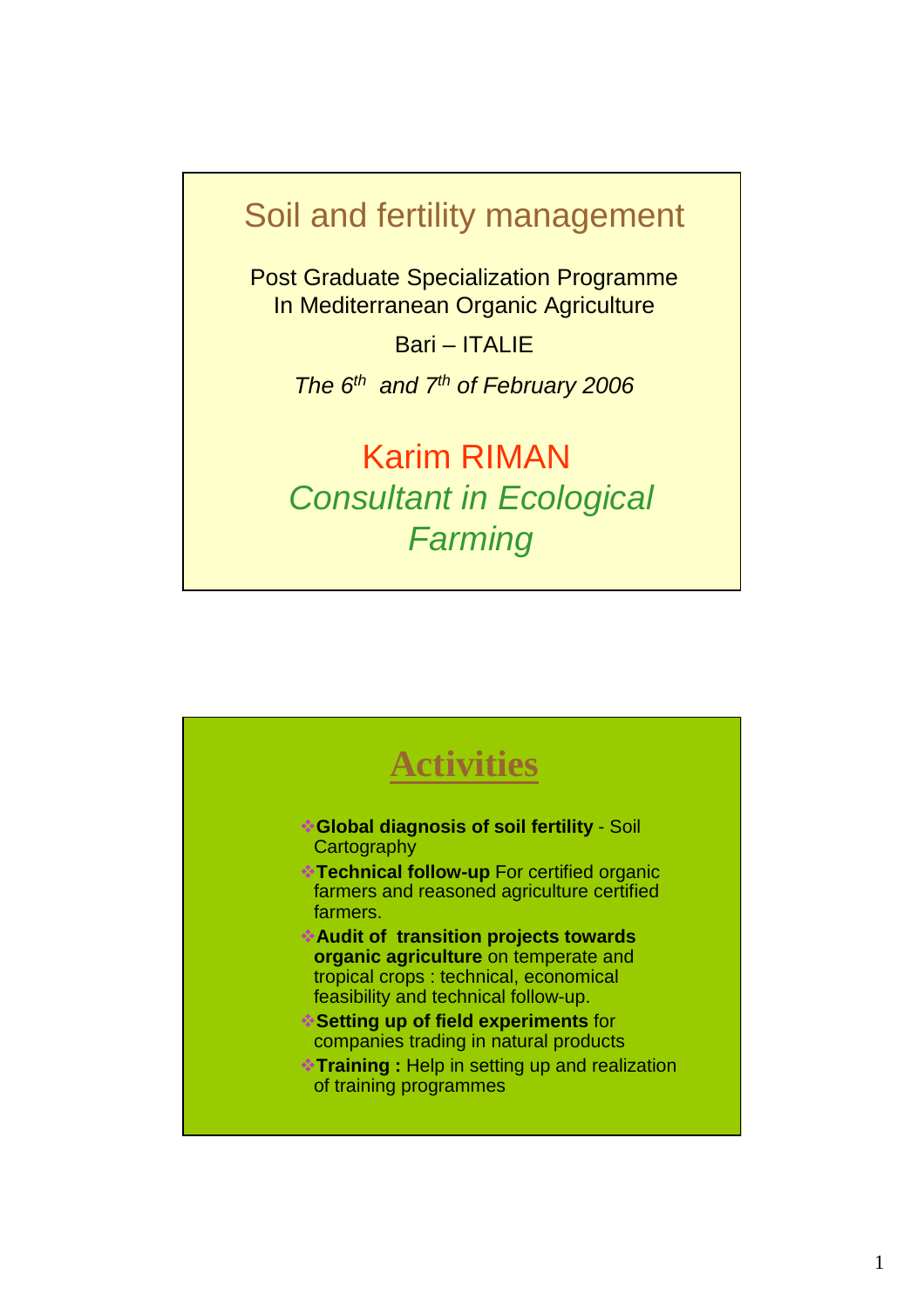**Karim RIMAN** *Consultant In Ecological Farming*

# **Areas of intervention**

Vine growing

- Fruit growing : Stone and Top fruit; Olive trees
- **Tropical fruits :** citrus, mangoes, bananas, pineapples
- **Market garden products**
- **General crops and rice**

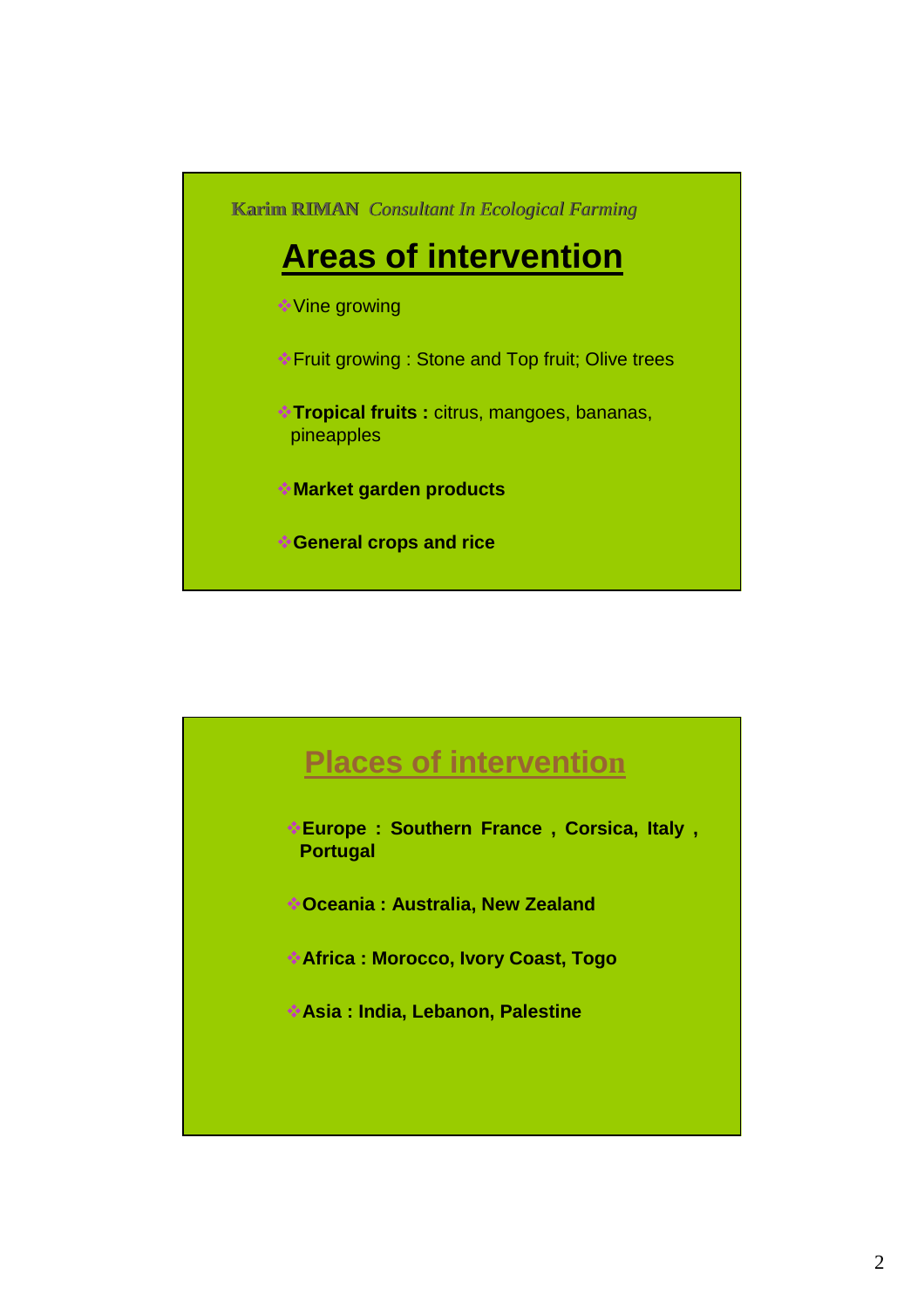# **A new approach to global soil diagnosis**

**Aims at optimal improvement of soil fertility, measuring together :**

- Physical quality
- Organic and biological quality
- Quality of its organo-mineral complex
- Chemical content
- Evolution status

# **There are different levels to define soil fertility**

□ Aptitude to produce regularly good crops ; **soil fertility is not fertilization, which is enrichment of soil in fertilizers. (See tables of Gabriel GUET)**

□ Soil fecundity is its capacity to produce all **food chain, going from micro-organisms to man, passing through plant and animal, and this during generations (H.P. Rusch).**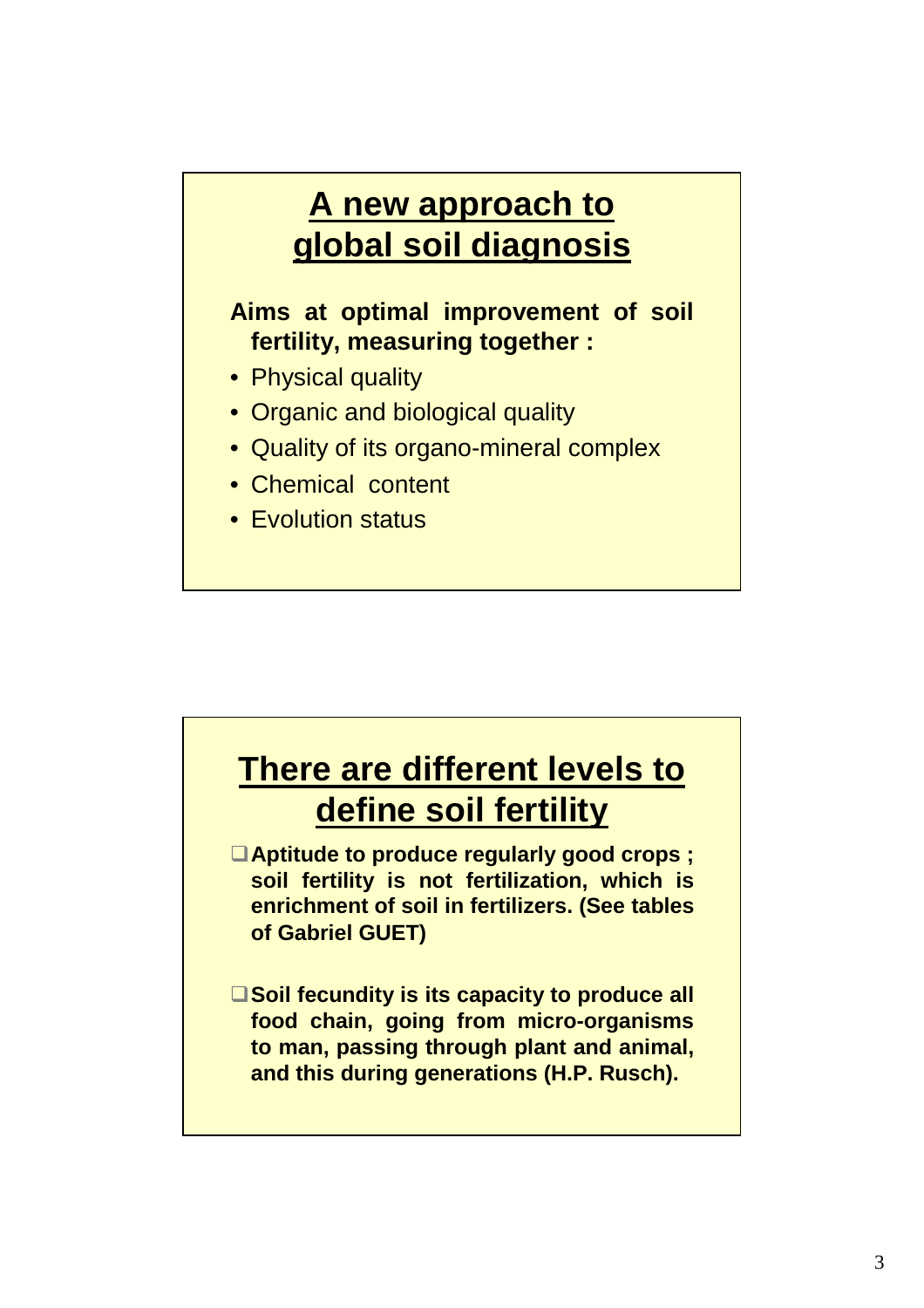**European regulation n***°* **2092/91 of the Council of 24th June 1991 modified, precise : « fertility and biological activity of soil must be maintained or increased first by : a) legumes culture, green manure, cover crops, deep rooted plants within an appropriate several years' rotation. b) incorporation of animal waste of organic origin ; c) incorporation of other organic materials, composted or not, whose production comes from farms comforming to the present regulation. Other supplementary inputs of organic or mineral fertilizers mentioned in Annex 2 can be made exceptionally.»**

**So, organic agriculture will prefer supplementary inputs of natural origin, used either raw or after processing by physical means (crushing) or by fermentation (composting) ; it also aims at maintaining long term soil fertility.**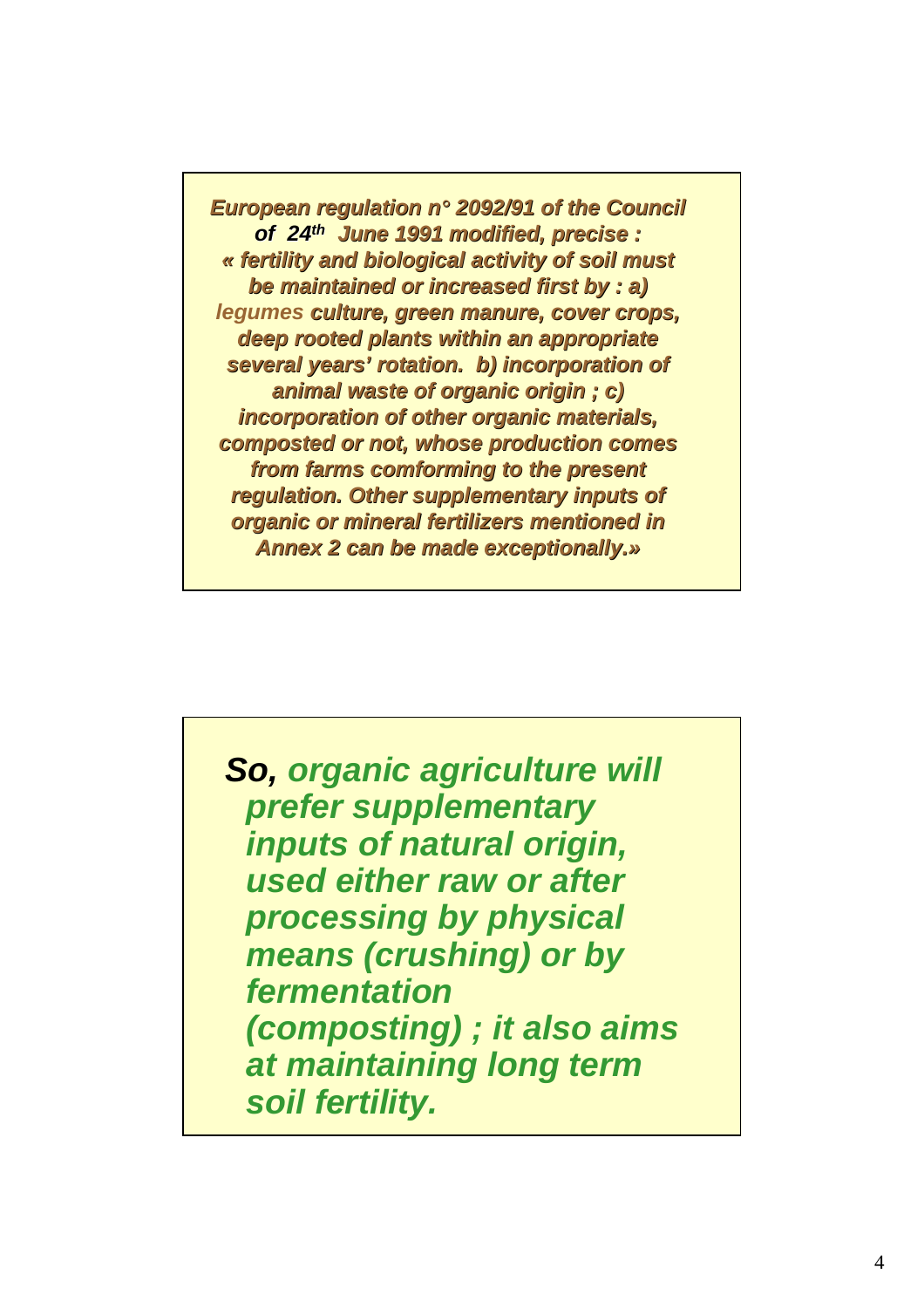**METHODOLOGY OF APPROACH AND TOOLS USED FOR DIAGNOSIS**

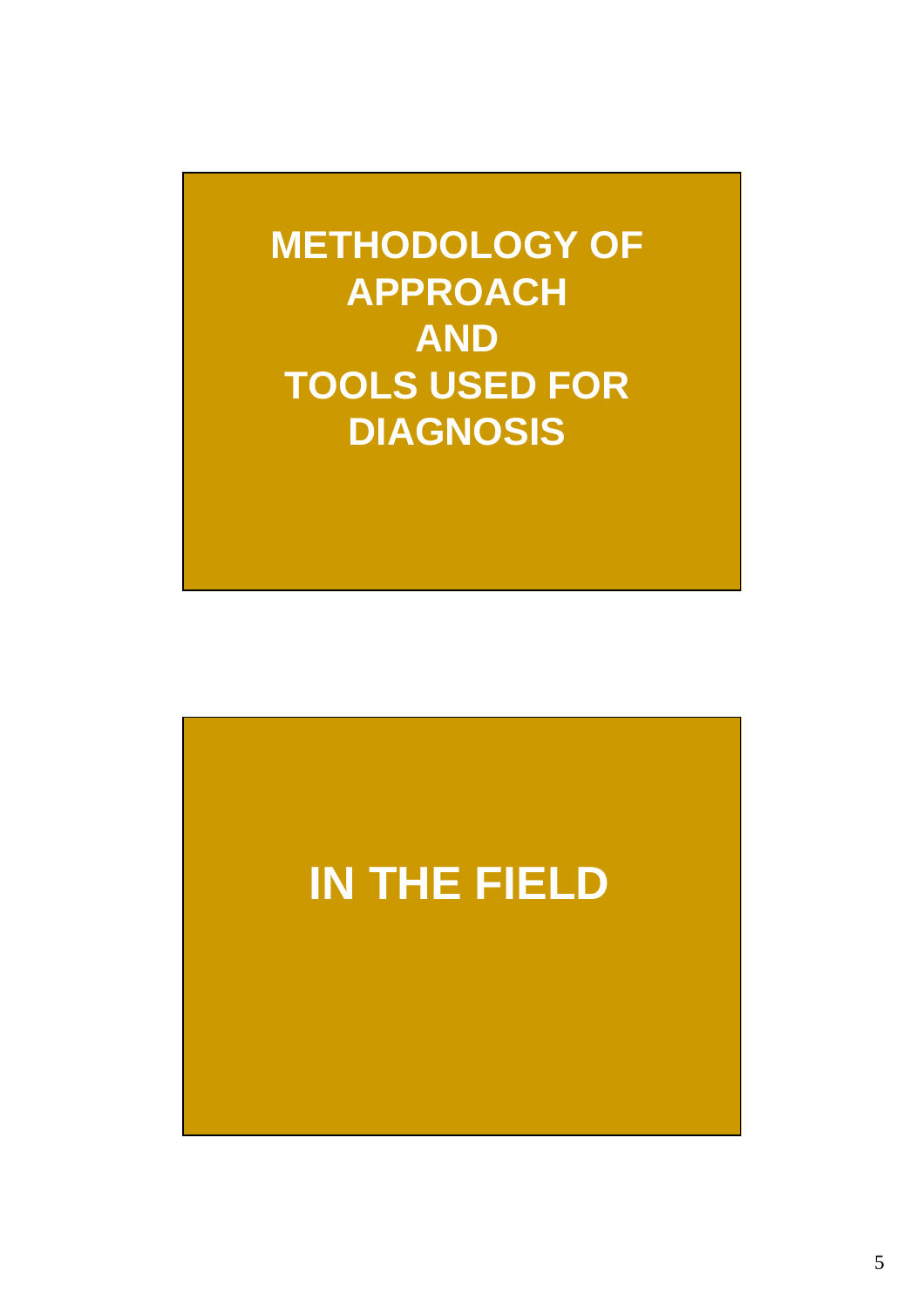- **Collect farmer's usual practices and agronomic results.**

**Objective : to understand farmer's logic and define with him the problem to be treated.**

- **Observe farm environment ; and crop state.**
- **Identify the different soil types in a field or on the farm.**
- **Prepare and observe soil profiles by type of soil.**

### **Observations of soil profile**

- horizons, depth, stone content, geological subsoil. Two big families: alkaline soils and soils born from acid materials
- soil structure, pedological phenomenon going on
- rooting of crop and cover crop : density, depth, state
- biological activity (earthworms, ants...)
- presence of raw crop residues

General comments on soil and limiting factors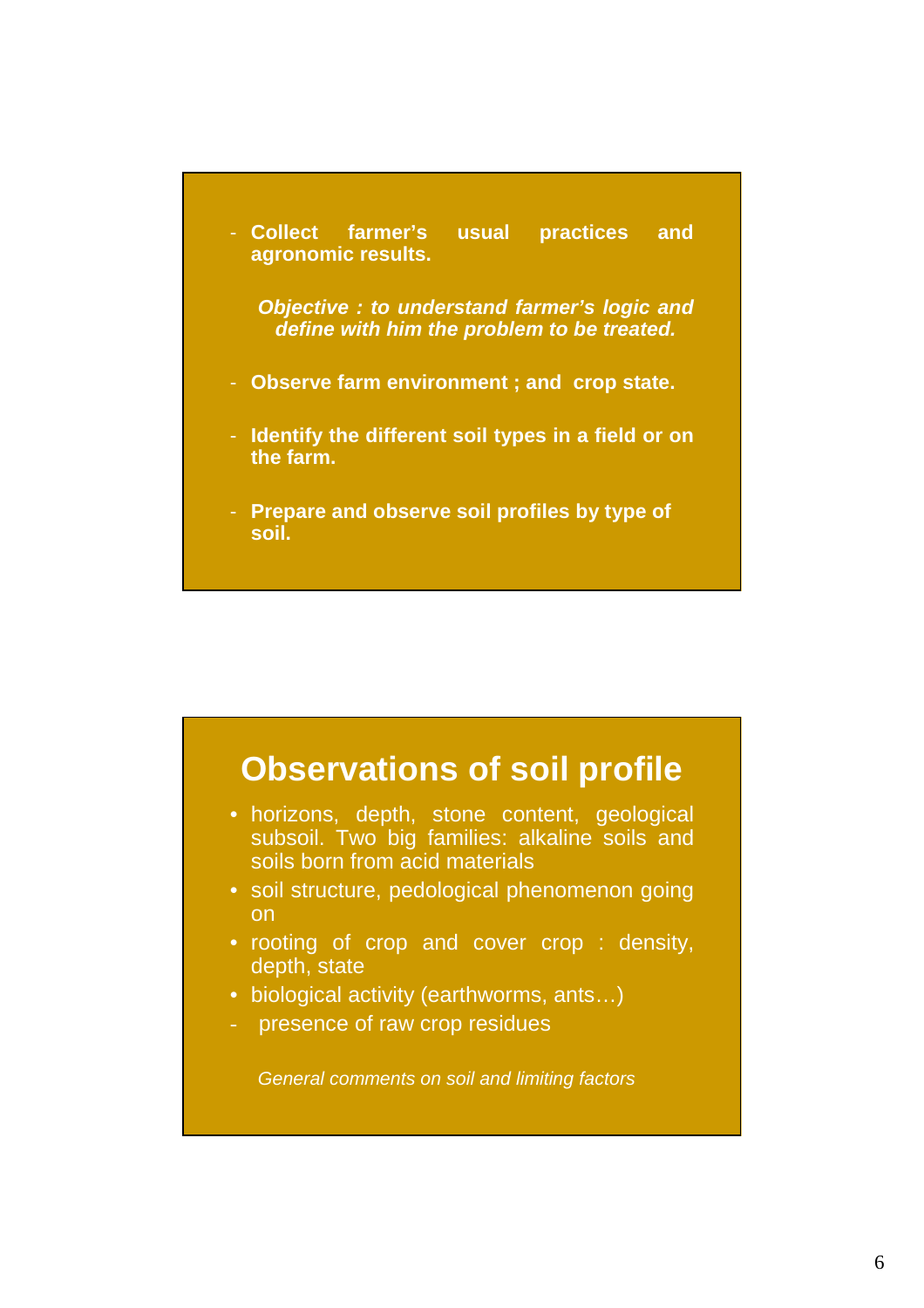Work in field ends with flora inventory in order to determine its bio-indicator character .

And of course, observation of crops' aerial parts development

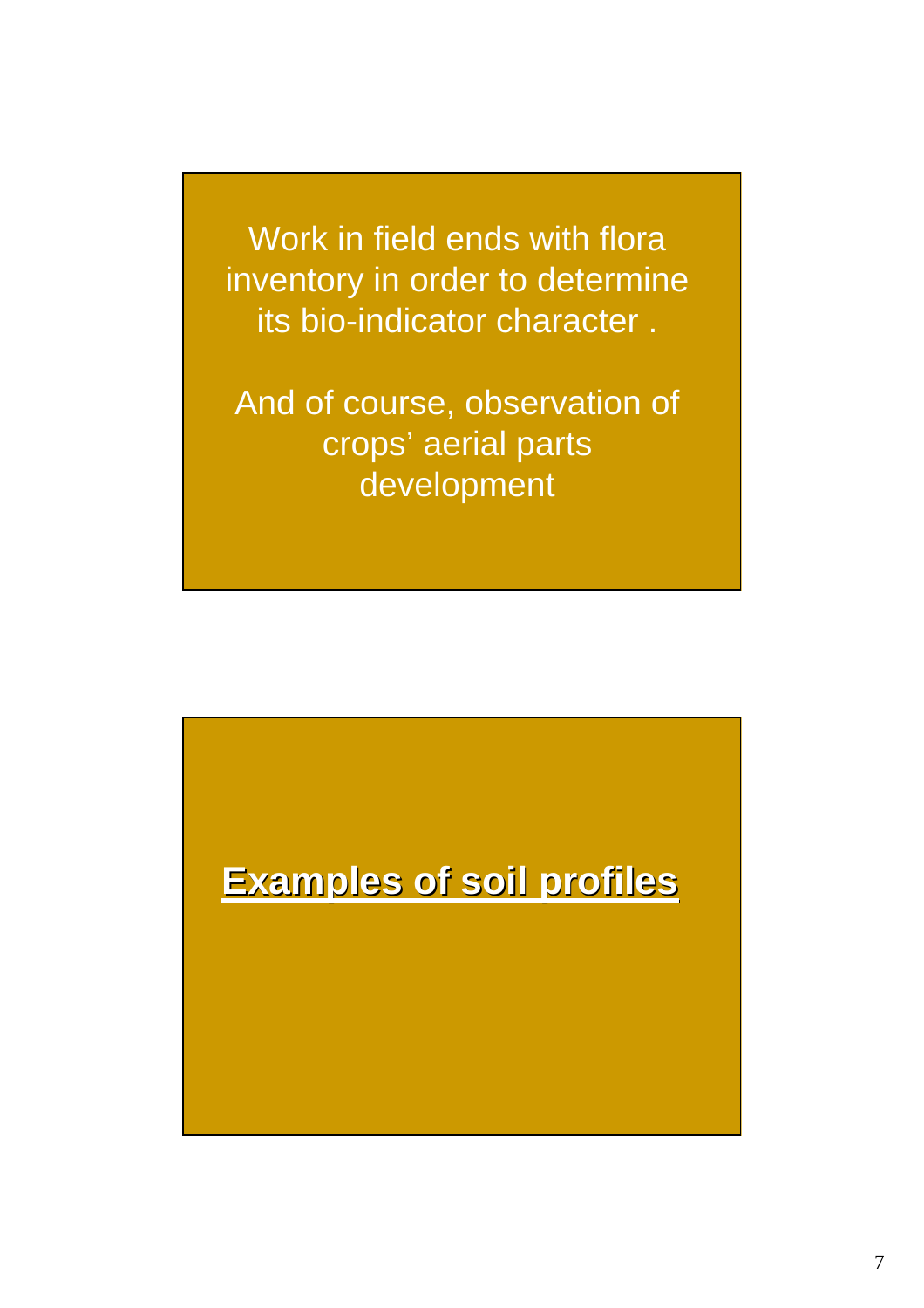

# **Soil analyses Indispensable complement to field diagnosis**

Samples are taken by type of soil in the different profile parts. Interpretation is made part by part and by comparing data from one part to the other and between different points of field. Example: field top and bottom in case of slope.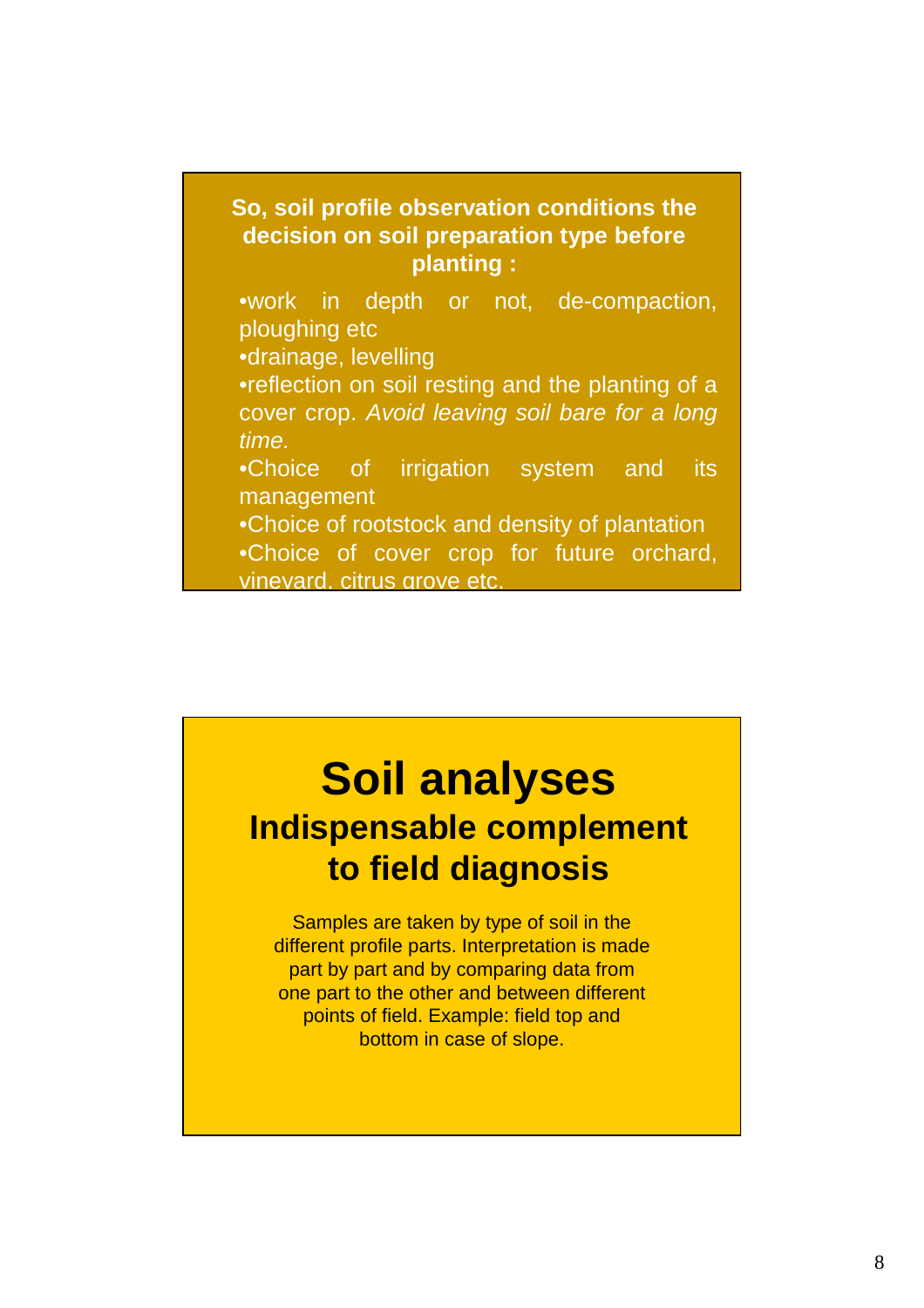#### **Major criteria used:**

**Soil fixation capacity, measured from the quantity and quality of ultra-fine particles ("real" clay and fine silt).** 

**This parameter determines level of inputs not to be exceeded and necessity or not to fraction them. CEC Cobaltihéxamine**

**Links of organo-mineral complex, measurement of :**

**Exchangeable calcium and magnesium Iron Mehra-Jackson total and active limestone and index of chlorosis capacity (In French IPC). Water pH and KCl pH. "Exchangeable" aluminium with KCl.**

**These parameters determine the decision to bring calcareous amendments or not (nature, quantity, fractioning), give an evaluation of blockage risk, and correction needed.**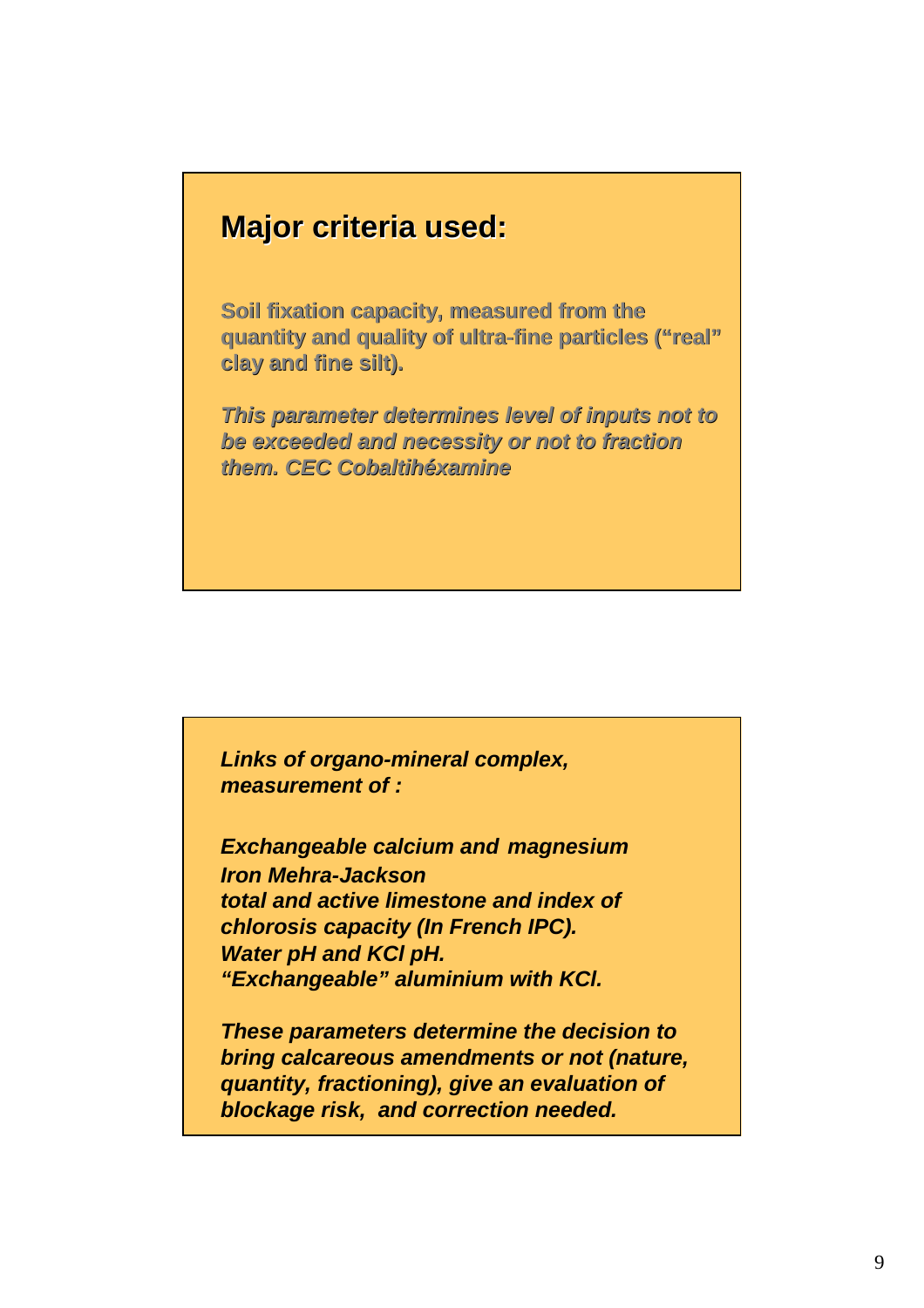**Organic matter: Measurement of total carbon and total nitrogen ; Link C/N. This is not enough in order to characterize the organic soil functioning.** 

**Then we measure two fractions of organic matter :** 

- **stable humus, complex polymers linked to ultra-fine particles,**
- **free organic matters, easily accessible to microbial biomass soil, then to the plant ; they are measured on the coarse part of fine earth. The level and balance between those two fractions determine the type of product to bring to the soil.**

#### **The quantity of inputs depends on crop, soil fixation capacity o and on biological activity.**

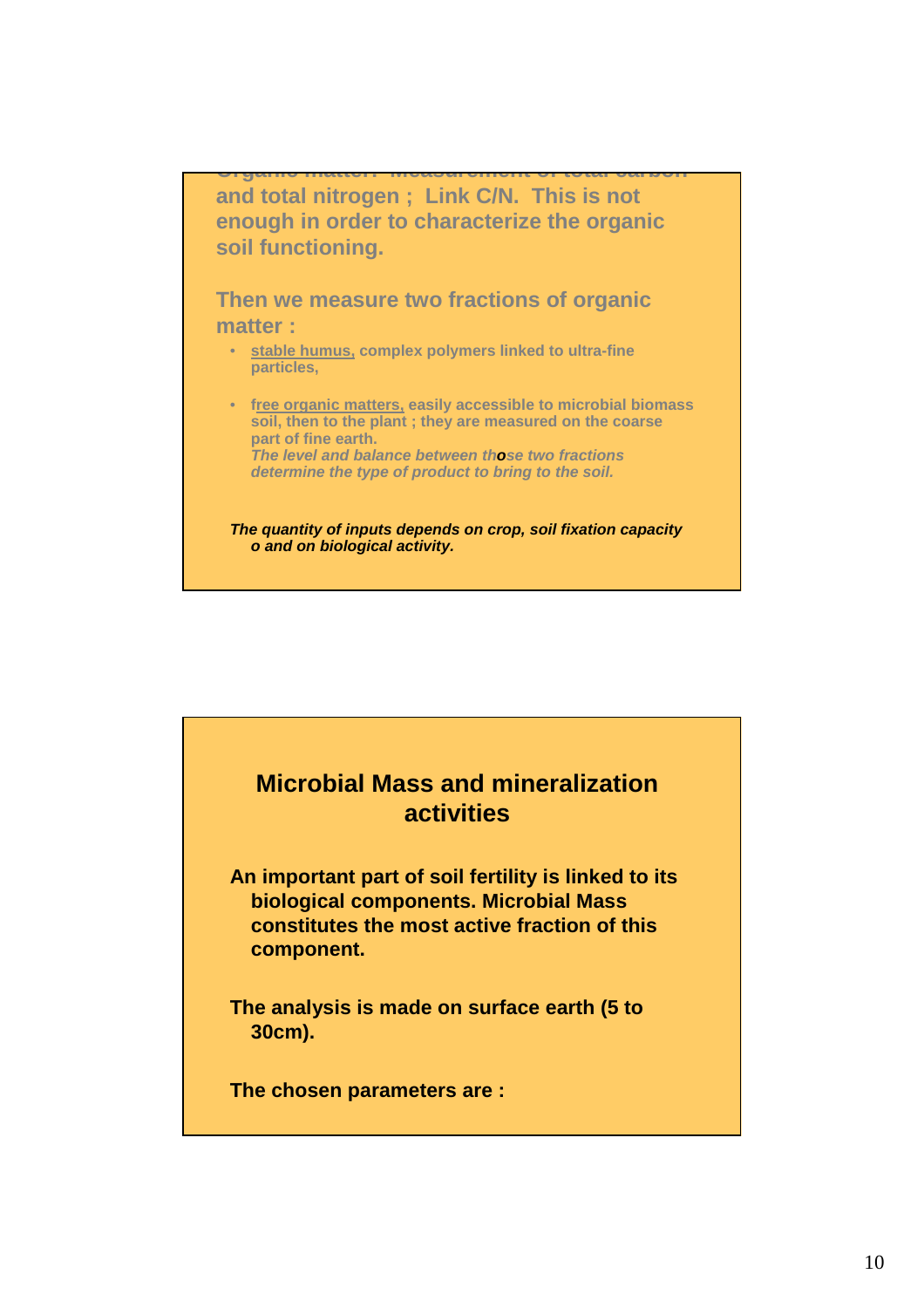**Microbial biomass** : expressed in milligrams carbon per kilo of earth : this is the quantity of microscopic organisms in soil (mainly fungi and bacteria Example :

| Biomass mg $C/kg$ of soil Interpretation |                |
|------------------------------------------|----------------|
| 100-150                                  | <b>LOW</b>     |
| 200-300                                  | <b>Correct</b> |
| 300-400                                  | <b>High</b>    |

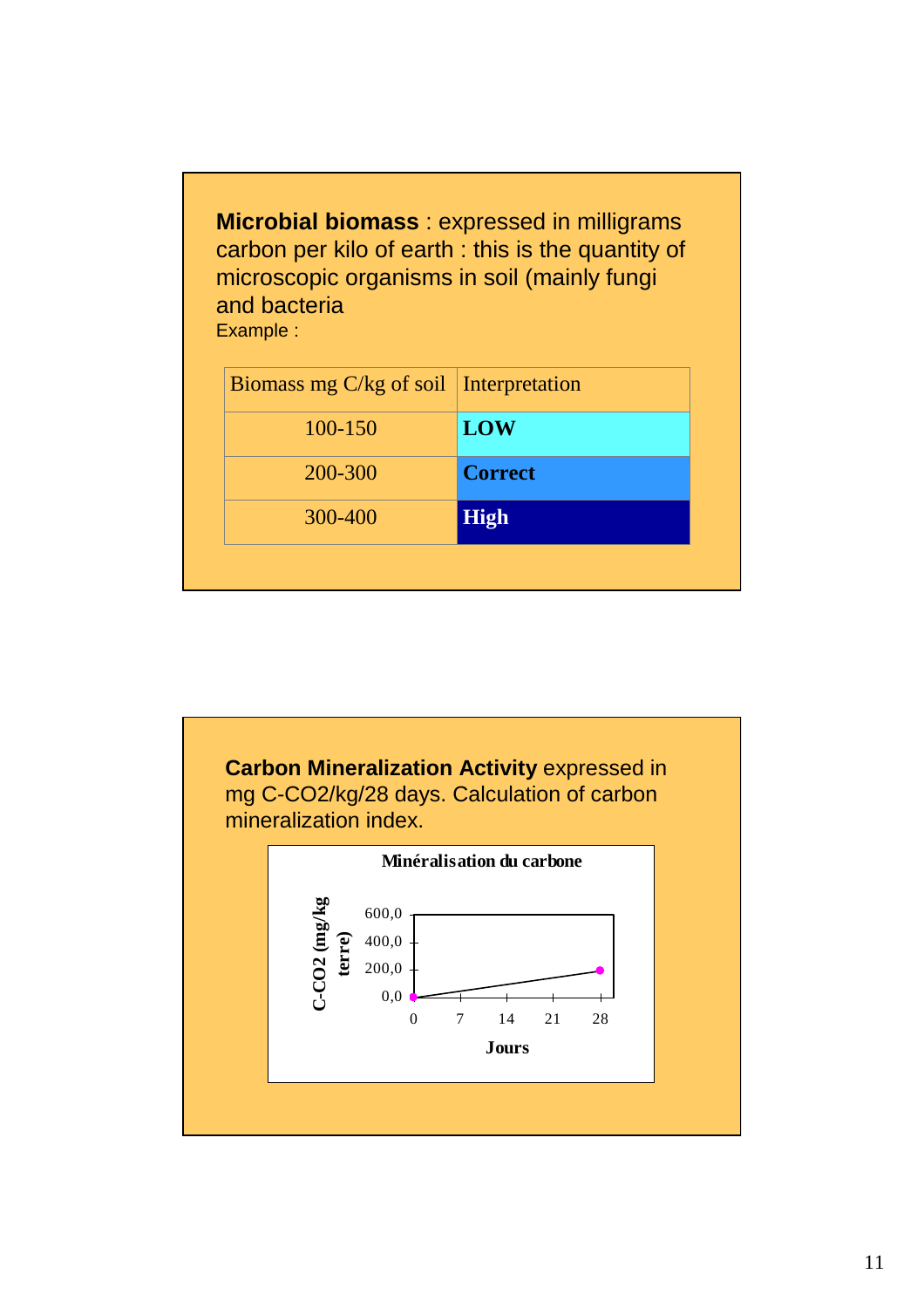

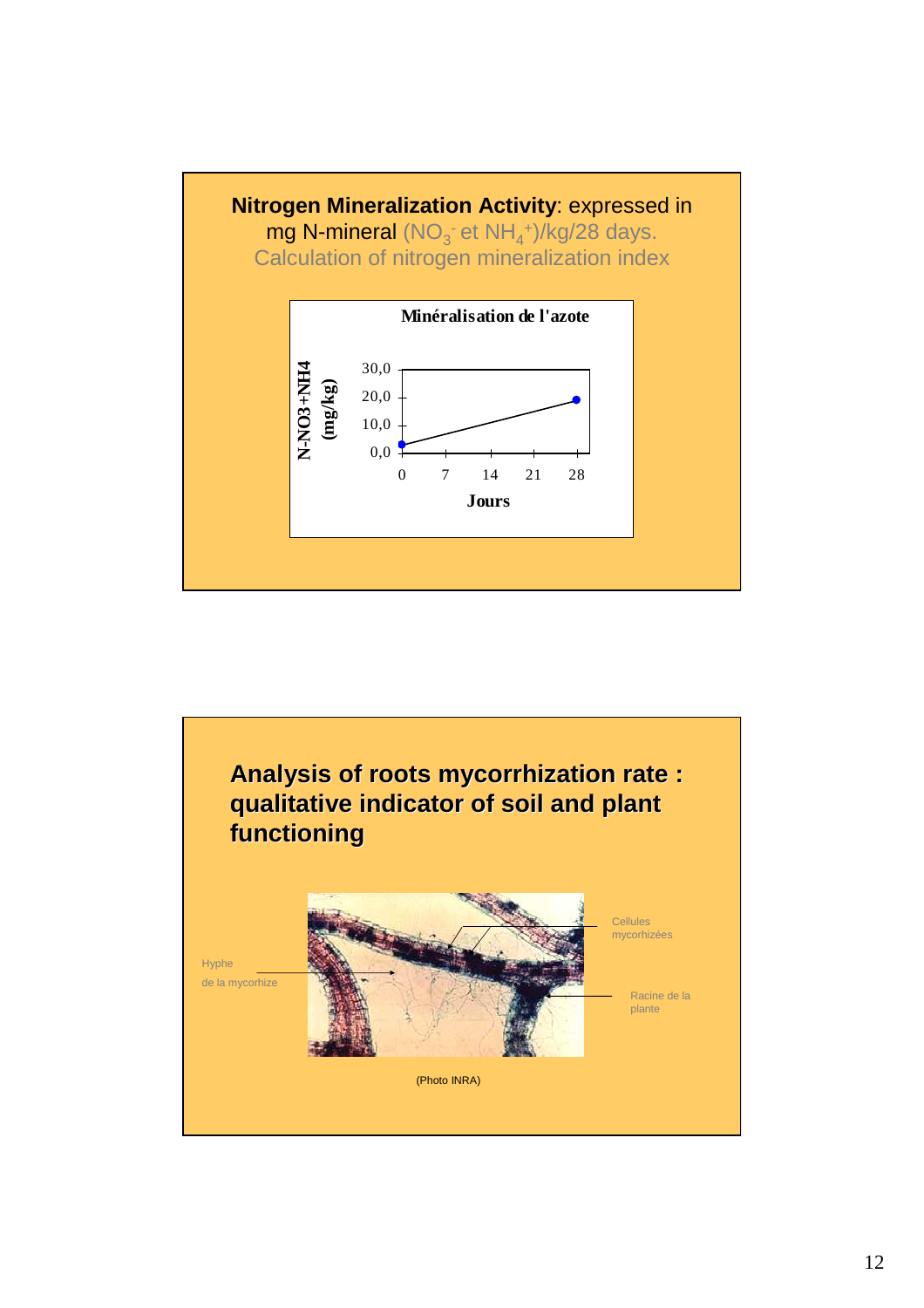**Mineral content : easily exchangeable elements and trace elements.**

**Total elements measured on the mineral substratum : P, K, Ca, Mg. Determines inputs balance and eventual corrections**

**Soil Evolution :** balance between free iron and total iron. Balance between free aluminium and total aluminium**.** 

**Soil Hydromorphy :** manganese easily "reduced" /total manganese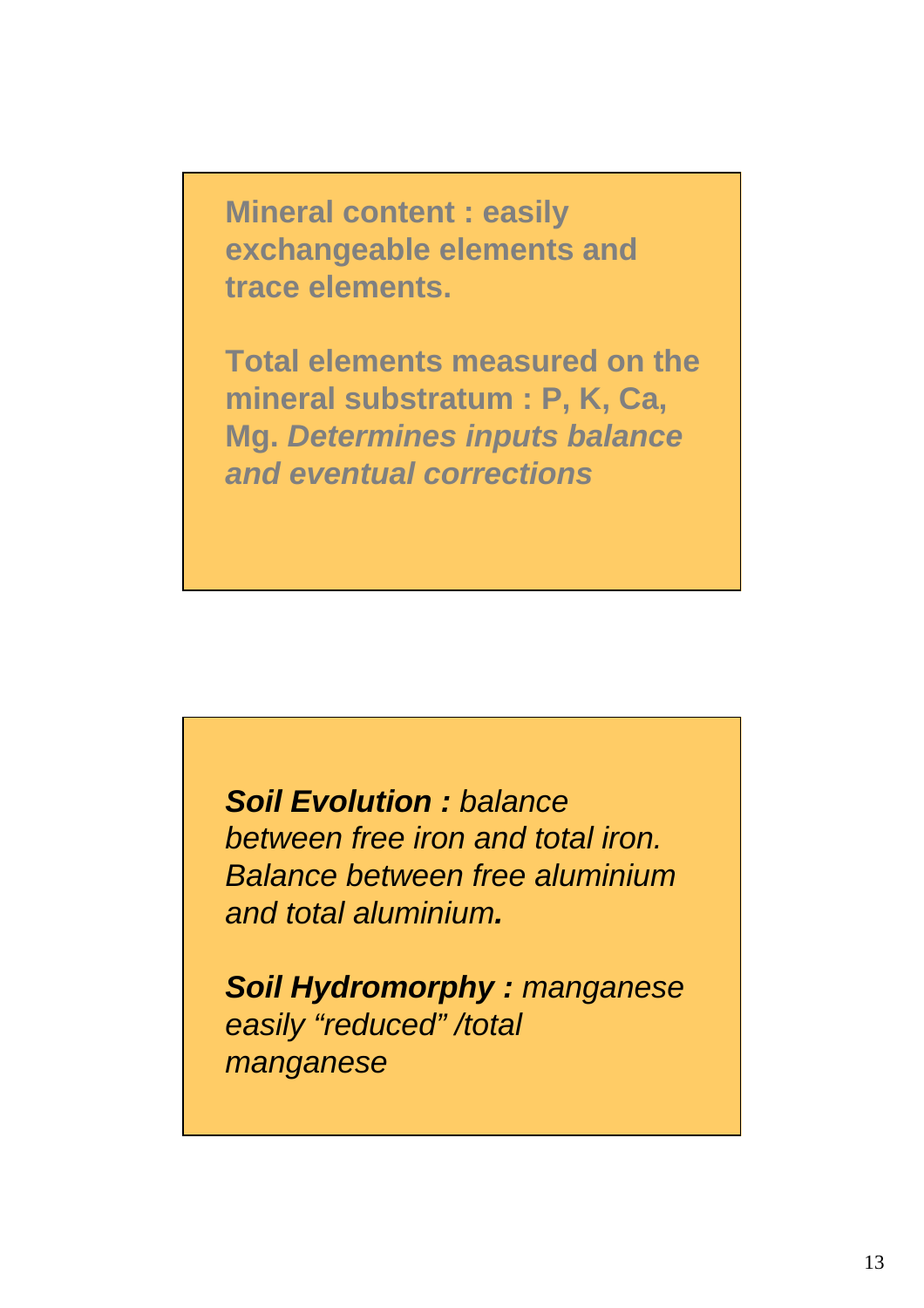**So, soil is not considered any longer as a support for crops, but as a component with a major impact on quantity and quality of crop**

### **Objectives of this diagnosis**

**Soil profile ; agro-pedological and organo-biological analyses**

- **to understand the soil**
- **to define its state of fertility, organo-biological, physical and nutritional**
- **to show its limiting factors**
- **to decide its technical improvements : maintenance ; crop rotation ; choice of species, rootstock and variety ; choice and supply of mineral and organic amendments ; choice and supply of mineral fertilizers**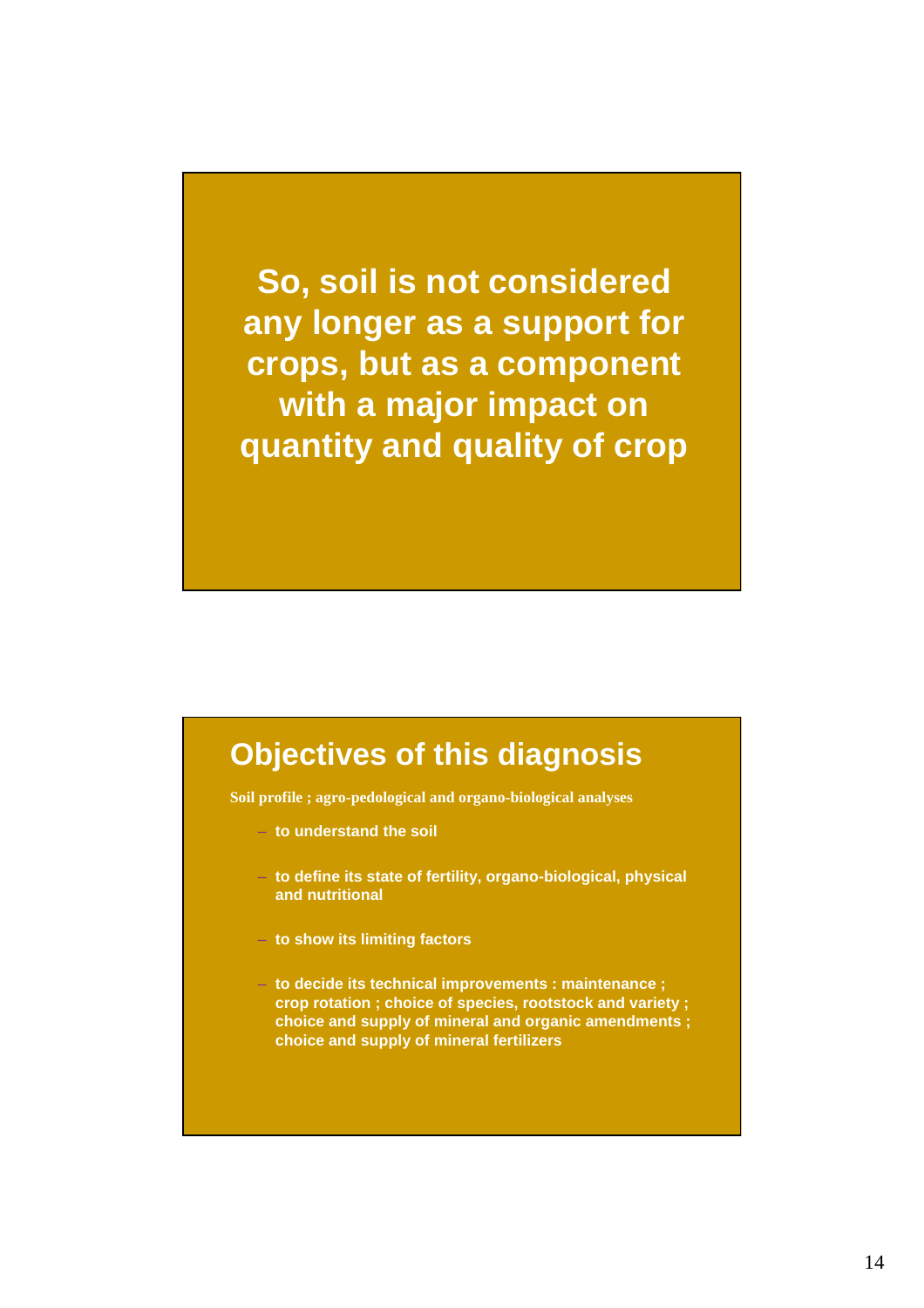## **Soil Cartography :**

**Management of the technical itinerary depending on the types of soils and selection of appropriate crops**

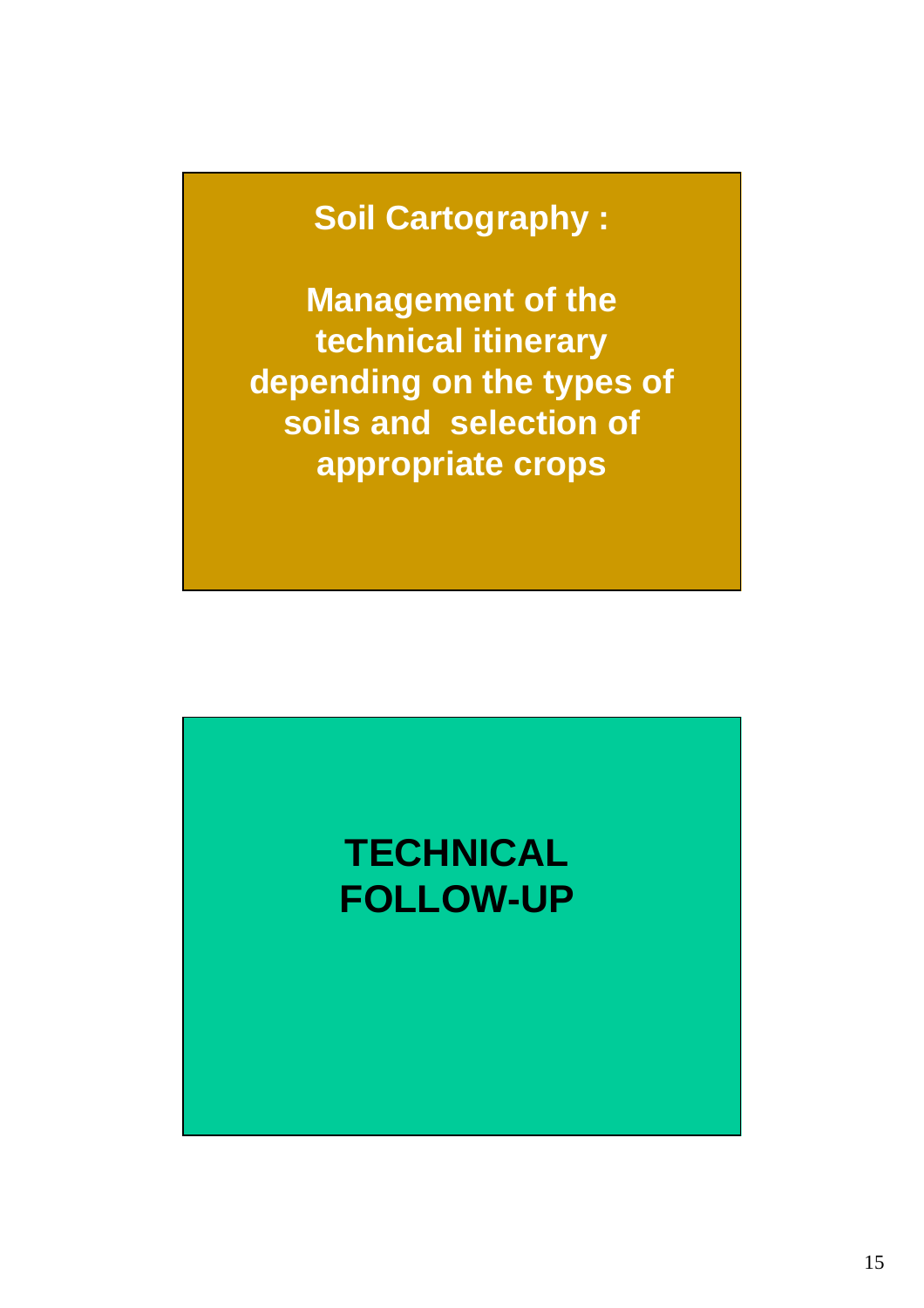#### **Methodology**

- Work carried out on, one or several reference fields, on which a complete follow-up is realized in order to :
- verify working hypothesis deduced from soil diagnosis
- reply to a question
- solve a production problem
- etc.

We validate the new technique by comparison to the control field



Management of cover crops, modification if needed of the water supply and change in the techniques of plant management.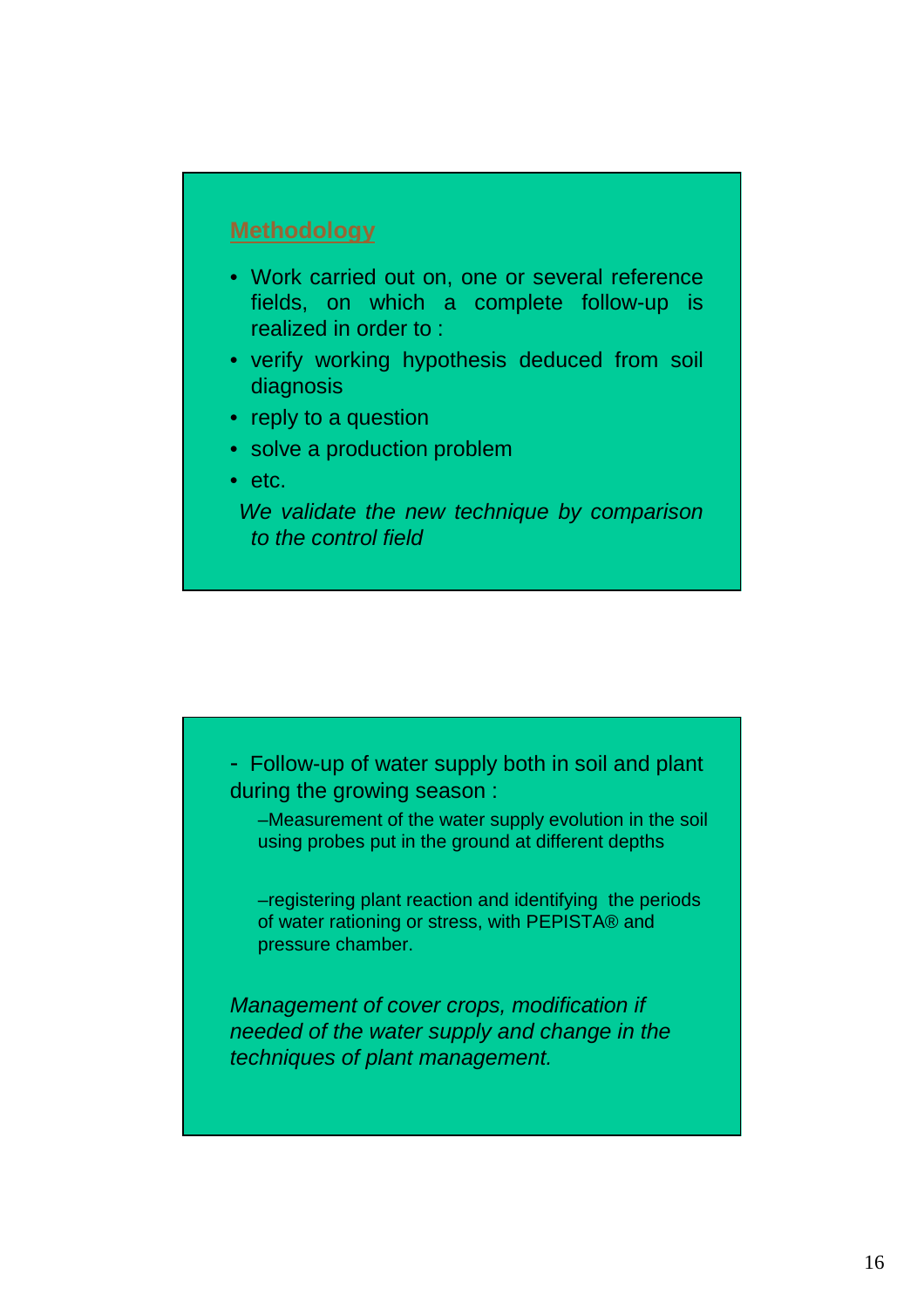Nutritional follow-up by : soil solution analysis and plant analyses (leaves, fruits, branches).

Study by «sensitive crystallisation processes» for global and qualitative information

Technical and economical assessment : conclusions and path to be followed